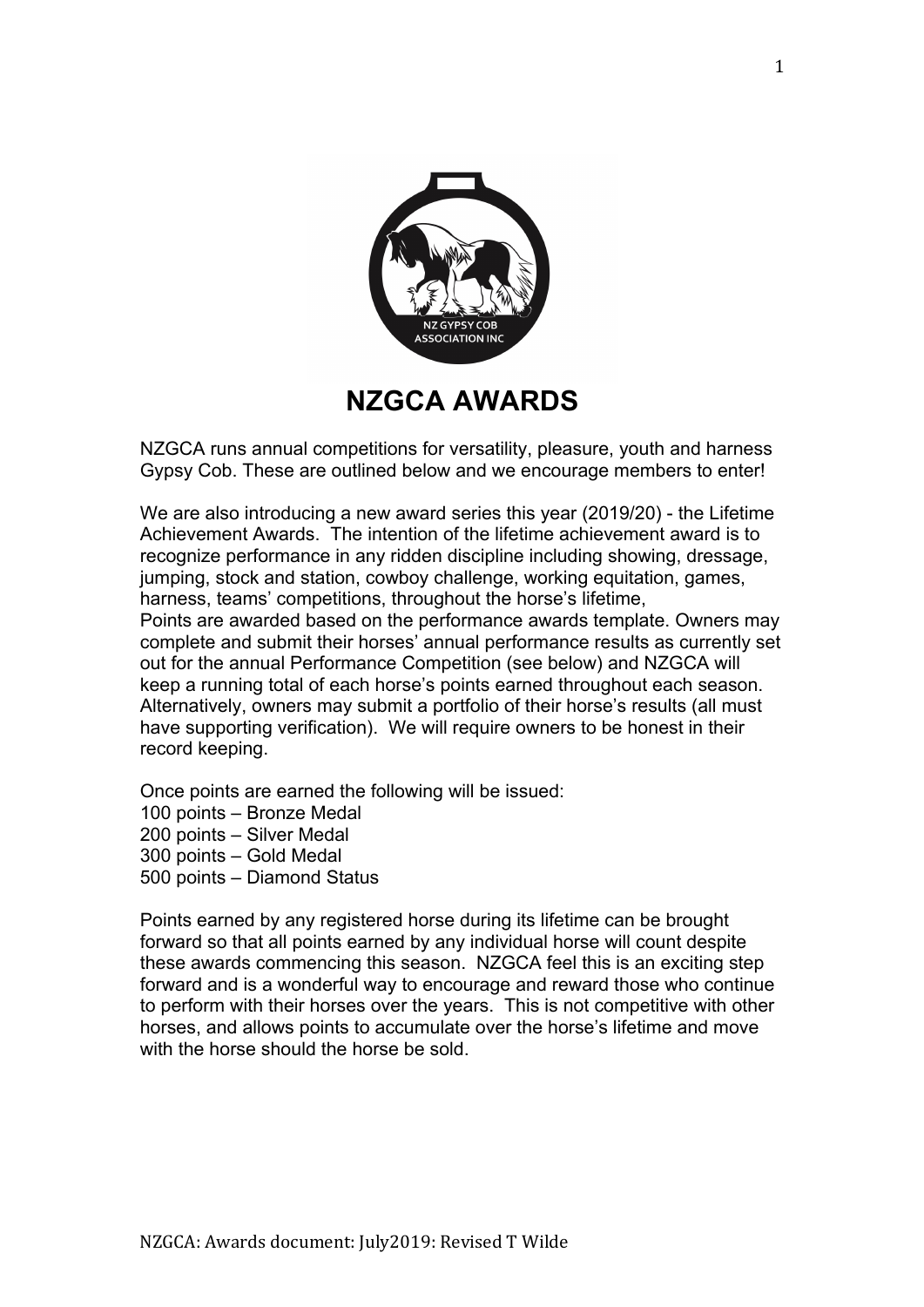# **Annual Awards**

## **1. Versatility Competition**

This covers all range of things, hacking, trekking, beach rides, western, driving, games, stock & station, RDA, jumping, eventing, dressage, and any other discipline you can think of!!

We are looking for the all round versatile purebred or partbred Gypsy Cob! This is a great opportunity for you all to show what you get up to with your Cobs and great for those who don't necessarily want to show at all. Entrants are required to submit photos and a short paragraph telling us why your Cob deserves to be the Versatility Cob of the Year.

A sash will be awarded to the South Island Versatility Cob and the North Island Versatility Cob and the *Westfield Stud Trophy* awarded to the overall Versatility Cob.

## **2. Pleasure Competition**

This section is purely for the Purebred or Part bred Gypsy Cob that provides their owner with complete and utter pleasure. It doesn't matter whether your Cob is ridden, driven, unbroken,

whatever!! Entrants are required to submit photos and a short paragraph telling us why your Cob deserves to be the Pleasure Cob of the Year. A sash will be awarded for the South Island Pleasure Cob and the North Island Pleasure Cob and the *Hallmark Stud Trophy* will be awarded to the overall Pleasure Cob.

## **3. Youth Competition**

This award is offered to any youth (16yrs & Under as at 1 August 2019). This is to encourage children to become actively involved with Purebred or Part bred Cobs, in any discipline, whether it be competitive or purely pleasure. What will be required is for a brief biography and photos of you and your Cob telling us why you deserve to be the Youth of the Year. This will be judged by an independent person. The winning youth will be awarded a sash and the *Swanhaven Stud Trophy.*

#### **4.Harness Competition**

This is for Purebred and Part bred Gypsy Cobs and covers competitive and pleasure driving. What is required is for a brief biography and photos of your Cob telling us why your Cob should be the Harness Cob of the Year. The winner will receive a sash and the *NZGCA Harness Trophy.*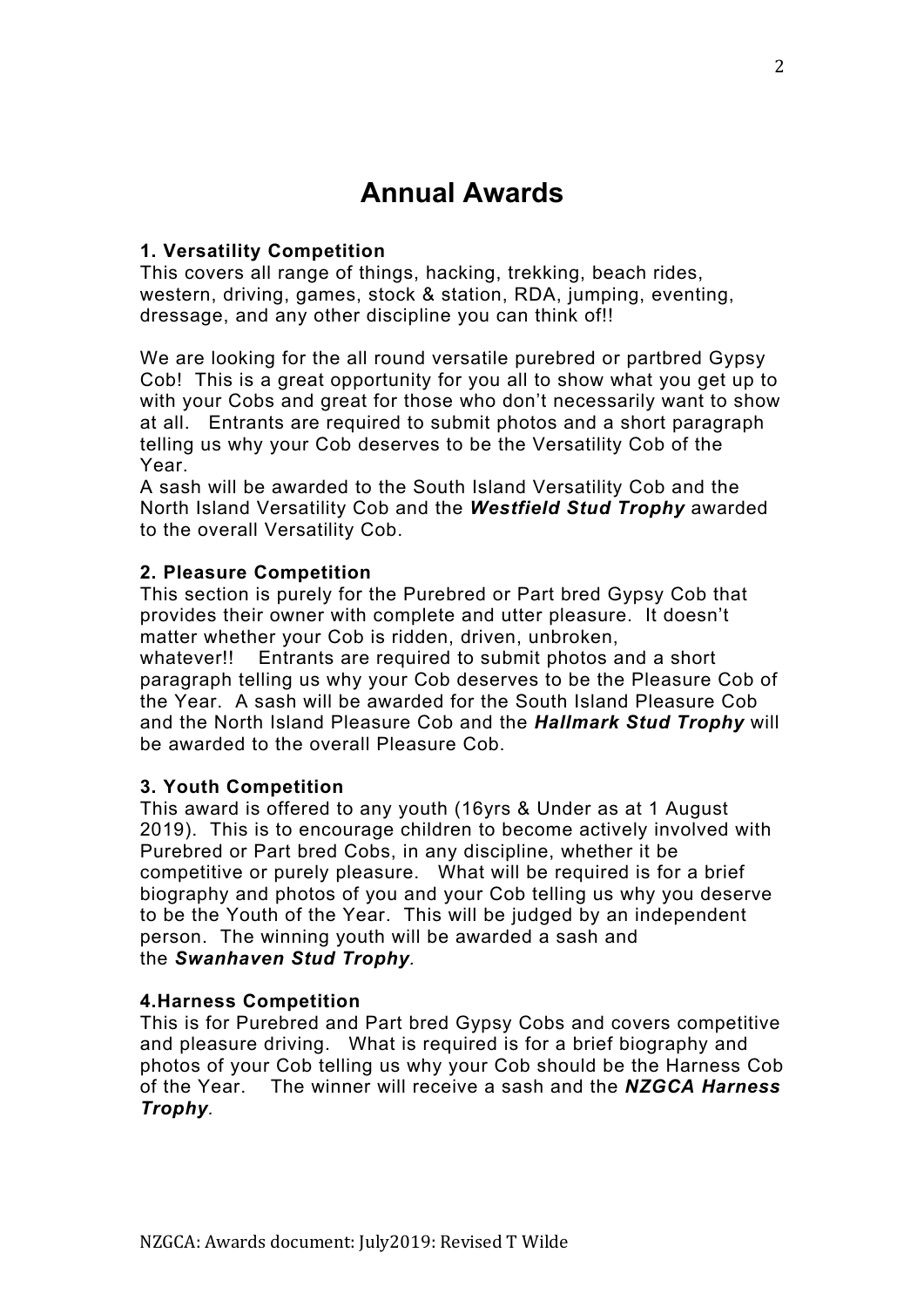#### **5. John Brodie Service Award**

This trophy is awarded annually to an individual in recognition of that person's outstanding contribution towards the development and growth of the Association. Nominations must be in by 30<sup>th</sup> April 2020 and must be accompanied by a brief reason as to why this person should be recognized by this award.

#### **Entries for these awards close at the end of the season and more information will be advised closer to the time**

#### **6. High Points**

The in-hand and ridden high points competitions will run again this season. Points from the top three shows attended will be tallied. In the event of a tie, points from the  $4<sup>th</sup>$  show will be counted,  $5<sup>th</sup>$  show and so on until there is a clear winner. Points will be awarded in conformation, paced and mannered classes: 1st=3 points,  $2^{nd}$ =2 points,  $3^{rd}$ =1 point, Champion=2 points, Reserve Champion=1 point.

In-hand sections will again be

- Purebred adult (4 yrs and over),
- Purebred Youngstock (3yrs and under),
- Part bred adult (4 yrs and over),
- Part bred Youngstock (3yrs and under),

The *Gallifray Bella Rosa Memorial Trophy* will be awarded to the highest scoring individual horse in the In-Hand section.

Ridden sections will be Purebred ridden and Part bred ridden

NZGCA will keep track of the points for both these competitions

## **7. Performance Competitions**

This covers all horses competing in any ridden discipline: showing, dressage, jumping, eventing, stock and station, cowboy challenge, games etc., from the 1 April 2019 to the 31<sup>st</sup> March 2020. Owners will be required to keep a written record of their horse's performance showing date of competition, name of event, name of class, placing in class and number of competitors in the class. Points will be awarded as per the table below. We require owners to be honest in their record keeping with most results now being available on line should we need to do any spot checks.

The Performance Purebred Cob of the year wins a sash and the *Twin Springs Gypsy Cobs Trophy* and the performance Part bred Cob of the year wins a sash and the *Westfield Stud Trophy*.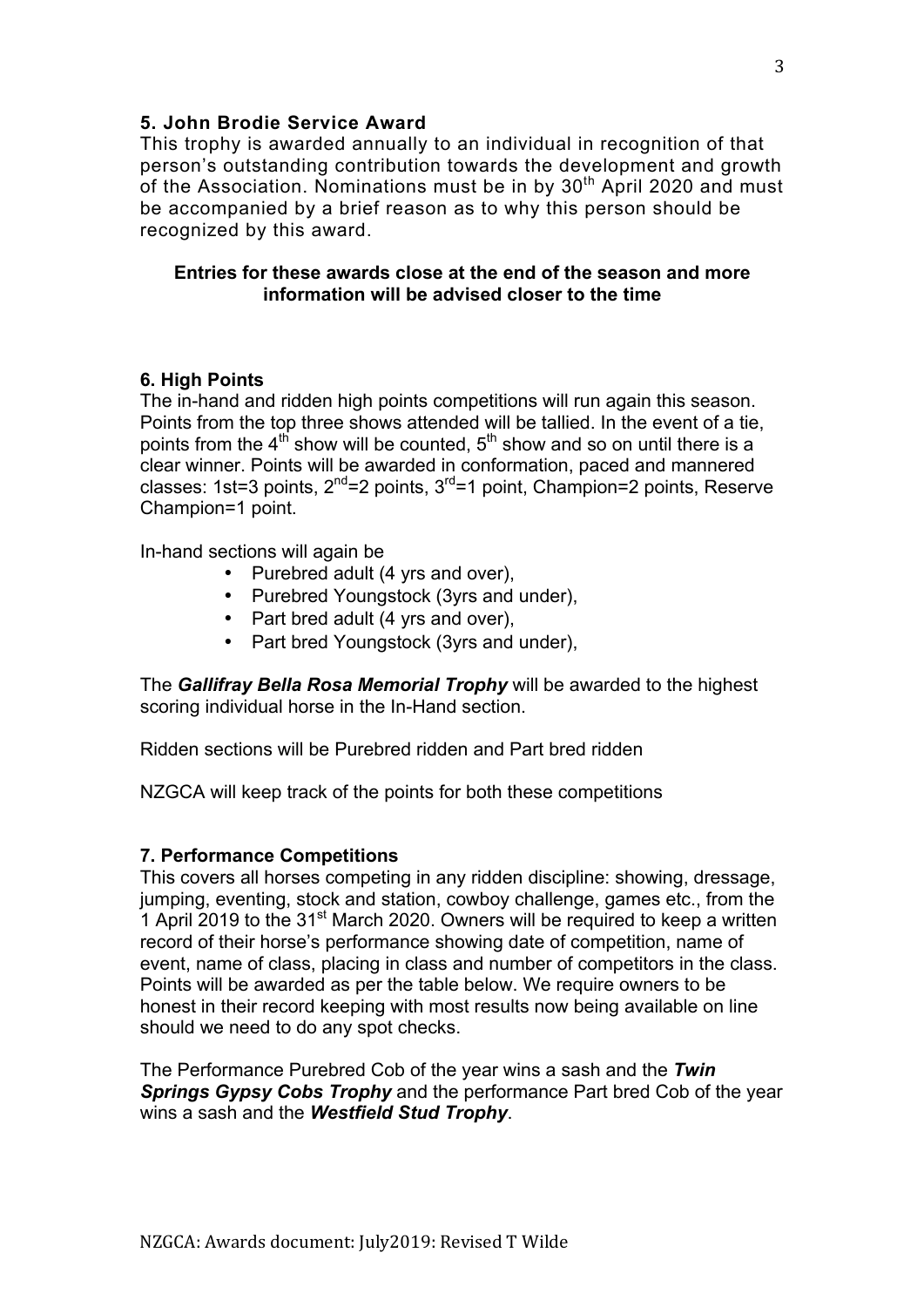## **PERFORMANCE PUREBRED / PARTBRED GYPSY COB OF THE YEAR**

Competition Dates: 1st April 2019- 31st March 2020

Name of horse: \_\_\_\_\_\_\_\_\_\_\_\_\_\_\_\_\_\_\_\_\_\_\_\_\_\_\_\_\_\_\_ Rego No:\_\_\_\_\_\_\_\_\_

Email: \_\_\_\_\_\_\_\_\_\_\_\_\_\_\_\_\_\_\_\_\_\_\_\_\_\_\_\_ Phone: \_\_\_\_\_\_\_\_\_\_\_\_\_\_\_\_\_\_\_\_\_

Name / Address of Owner: \_\_\_\_\_\_\_\_\_\_\_\_\_\_\_\_\_\_\_\_\_\_\_\_\_\_\_\_\_\_\_\_\_\_\_\_\_\_\_\_

| Т | າa။ |  |
|---|-----|--|
|   | ۰   |  |
|   |     |  |

| Date of event | Name of event | Class | No. in class | Placing | Points |
|---------------|---------------|-------|--------------|---------|--------|
|               |               |       |              |         |        |
|               |               |       |              |         |        |
|               |               |       |              |         |        |
|               |               |       |              |         |        |
|               |               |       |              |         |        |
|               |               |       |              |         |        |
|               |               |       |              |         |        |
|               |               |       |              |         |        |
|               |               |       |              |         |        |
|               |               |       |              |         |        |
|               |               |       |              |         |        |
|               |               |       |              |         |        |
|               |               |       |              |         |        |
|               |               |       |              |         |        |
|               |               |       |              |         |        |
|               |               |       |              |         |        |
|               |               |       |              |         |        |
|               |               |       |              |         |        |
|               |               |       |              |         |        |
|               |               |       |              |         |        |
|               |               |       |              |         |        |
|               |               |       |              |         |        |
|               |               |       |              |         |        |
|               |               |       |              |         |        |
|               |               |       |              |         |        |
|               |               |       |              |         |        |
|               |               |       |              |         |        |
|               |               |       |              |         |        |
|               |               |       |              |         |        |
|               |               |       |              |         |        |
|               |               |       |              |         |        |
|               |               |       |              |         |        |